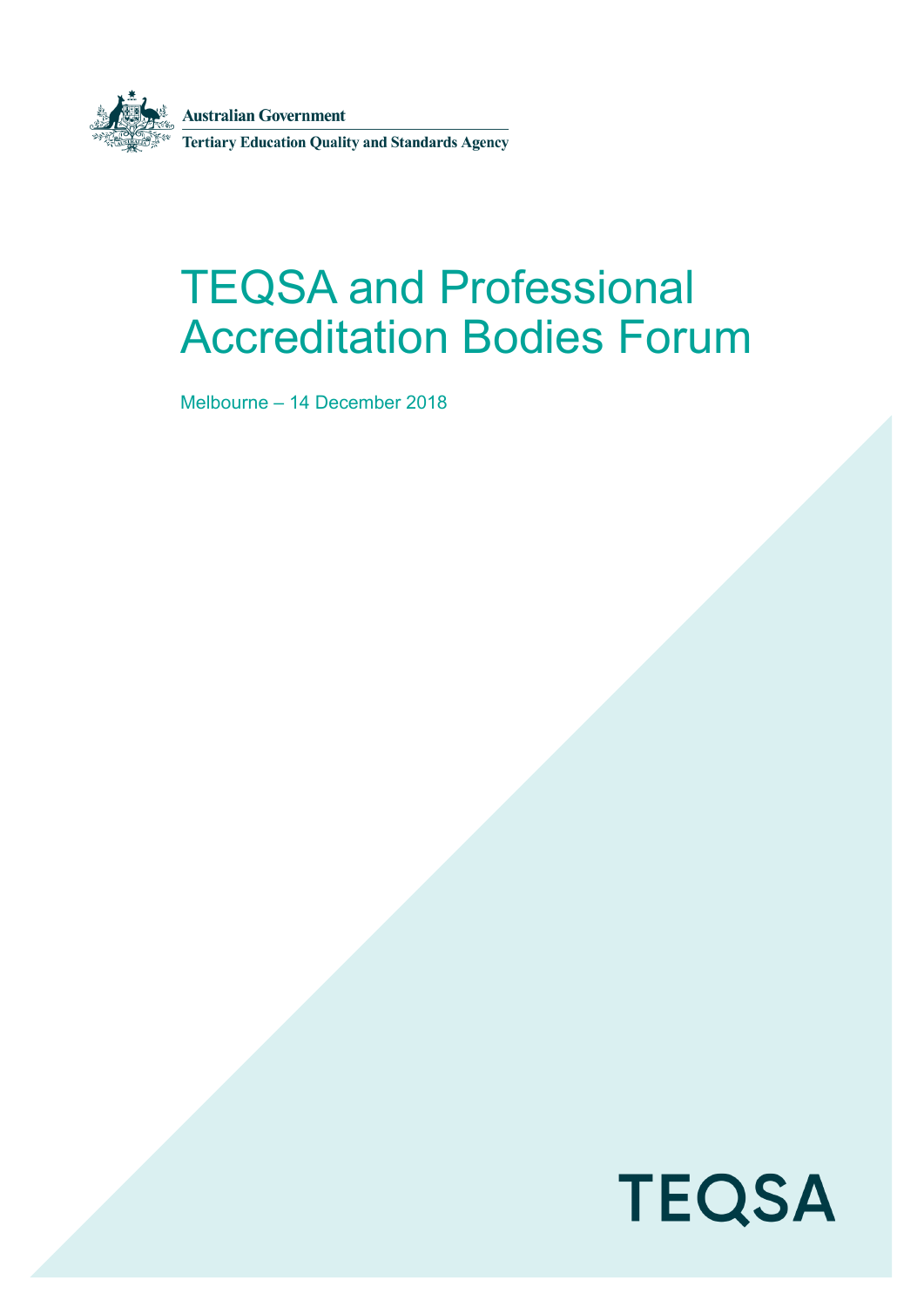### **Overview**

The Professional Accreditation Bodies Forum was convened on 14 December 2018 as an opportunity for TEQSA to receive feedback directly from professional accrediting bodies about the ways in which we can work together to effectively reduce duplication and streamline accreditation processes. It also responded to the advice of the Higher Education Standards Panel (HESP) which recommended closer collaboration between TEQSA and the professional accreditation bodies.

Over the past five years, TEQSA has entered into partnerships with 40 departments, agencies, peak bodies and professional accreditation bodies. Invitations to this forum were extended to 31 professional accreditation bodies with whom TEQSA has signed, or is in negotiations with to sign, a Memorandum of Understanding (MoU). Approximately 50 representatives participated in the forum, representing the financial advice, teaching, health, and engineering sectors, amongst others.

The event included an update from Mr Anthony McClaran, Chief Executive Officer of TEQSA, including the intersection between professional accreditation and the *Higher Education Standards Framework (Threshold Standards) 2015* (Higher Education Standards Framework 2015), the principles that guide TEQSA's engagement with professional accreditation bodies and what we have learnt through interaction and pilot projects with professional accreditation partners thus far.

Mr Steve Erskine, Australian Government Department of Education and Training, gave an update on the actions arising from advice provided by the HESP to the then Minister for Education and Training in early 2018.

Dr Mark Brimble, Financial Adviser Standards and Ethics Authority (FASEA), Ms Phoebe Haywood, Queensland College of Teachers (QCT), and Ms Pauline Tang, The International Centre of Excellence in Tourism and Hospitality Education (THE-ICE), were invited to present case studies of different streamlined regulation and examples of working with TEQSA. Participants were encouraged to ask questions of the presenters but also to explore how these models could be transferred and used across different professions.

Presentations from the forum are available via the [presentations page on the TEQSA](https://www.teqsa.gov.au/presentations)  [website.](https://www.teqsa.gov.au/presentations)

Participants conducted small group discussions focussing on the following questions:

- How does TEQSA work more effectively with professional accreditation bodies in the future?
- What further support do professional accreditation bodies need to develop risk based approaches to regulation?
- How can we systematise greater information sharing between TEQSA and professional accreditation bodies?

Representatives from each group reported back as part of the final plenary session, facilitated by Ms Narelle Mills, Australian Dental Council (ADC), and feedback from this session will inform the development of a shared action plan in 2019.

Approximately 77 per cent of post-event survey respondents rated the forum as very good or excellent, and overall there was strong support for TEQSA to host more forums for professional accreditation bodies and continue to build relationships and discuss ways to further streamline accreditation in the future.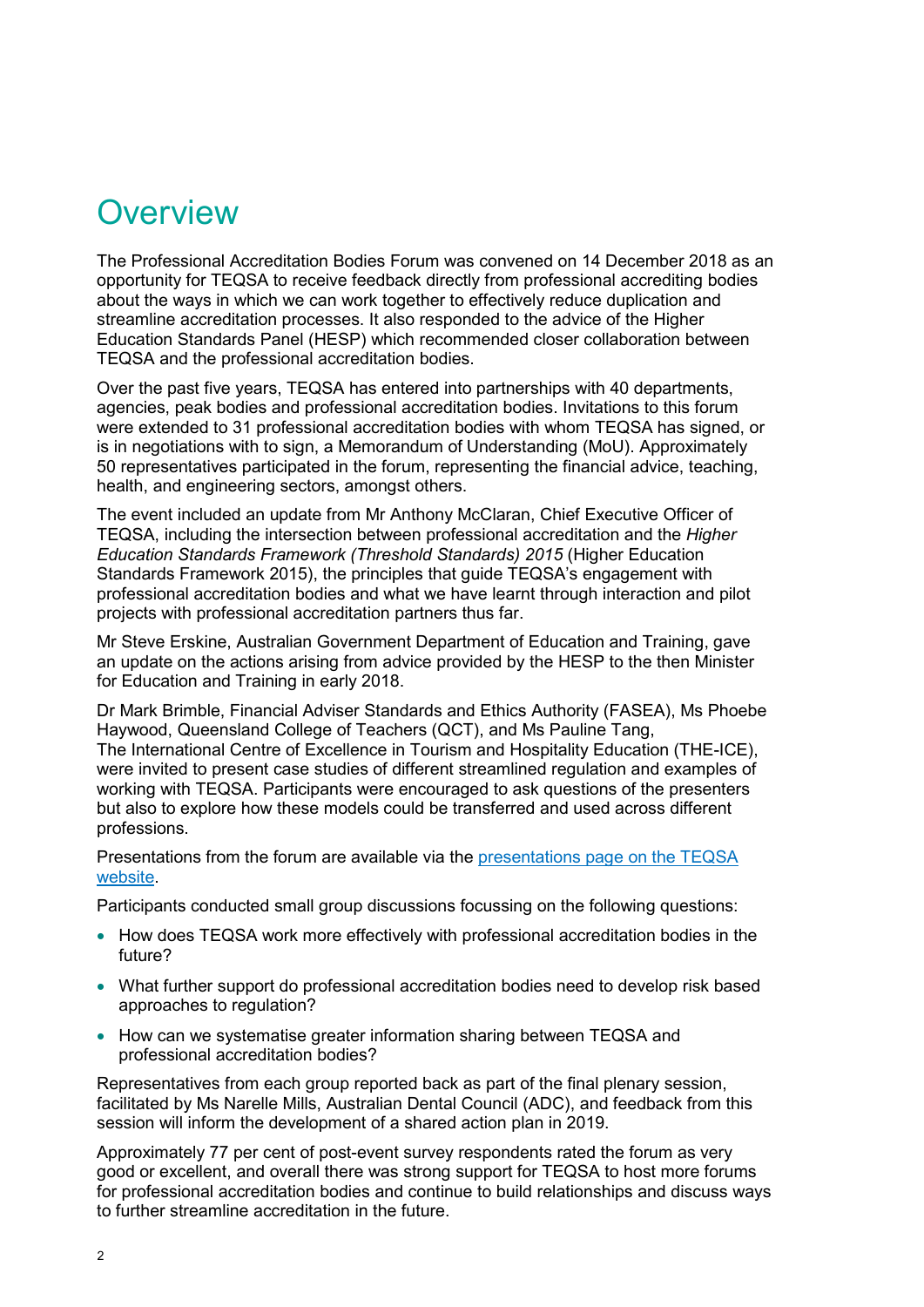## Major themes discussed

#### TEQSA and professional accreditation bodies working more effectively together

Most participants agreed that a greater understanding of each other's responsibilities, processes, and principles for decision making would enhance the relationship between TEQSA and the professional accreditation bodies. It was suggested that both TEQSA and the professional accreditation bodies need to explore and determine what it is that each would require in order to be satisfied with, and confidently rely on, the findings, analysis and decisions made by the other party.

There was strong support for TEQSA to hold more forums, either open to all professional accreditation bodies or targeted to those operating in similar fields. It was suggested that forums could also be thematic and used as a way to consult and workshop ideas with stakeholders. TEQSA could also be invited to participate in meetings and events hosted by the professional accreditation bodies and their members to assist in the development of a shared understanding and mutual respect and recognition. One participant suggested moving to a culture of shared terminology where possible to also assist with this process.

In acknowledgement that some professional accreditation bodies are currently working more closely with TEQSA than others, many participants agreed that the MoUs should be examined to determine the level each is operating at, as well as where these could be expanded on to increase and formalise information sharing across the board. Some participants suggested an examination of the data currently collected and held by both parties to see where there are commonalities, particularly at the course level, to make information sharing more relevant and effective.

Other suggestions included: developing a culture that normalised proactive and regular information sharing between both parties; being more transparent and making more information available in the public domain; building relationships and encouraging contact at an operational level; working together to build capacity within providers; supporting training opportunities for professional accreditation body staff at TEQSA; and considering nuanced approaches to working together, in acknowledgment of the varying levels of operational maturity and requirements of the professional accreditation bodies.

The majority of participants were in agreement to work together more collaboratively with an aim of developing a model of partnership between the professional accreditation bodies and the regulator.

#### Navigating variations in standards and requirements

Participants acknowledged the challenges of streamlining accreditation activities considering the different requirements, standards and expectations of organisations, and the complexity of having to adhere to state and/or federal requirements.

One suggestion was to determine the requirements that are different due to legislation, as opposed to differences in approaches that are embedded in processes and the culture of the organisation or the industry. Once identified, how can TEQSA and the professional accreditation bodies work together to support the changes that might be required to achieve a more streamlined approach?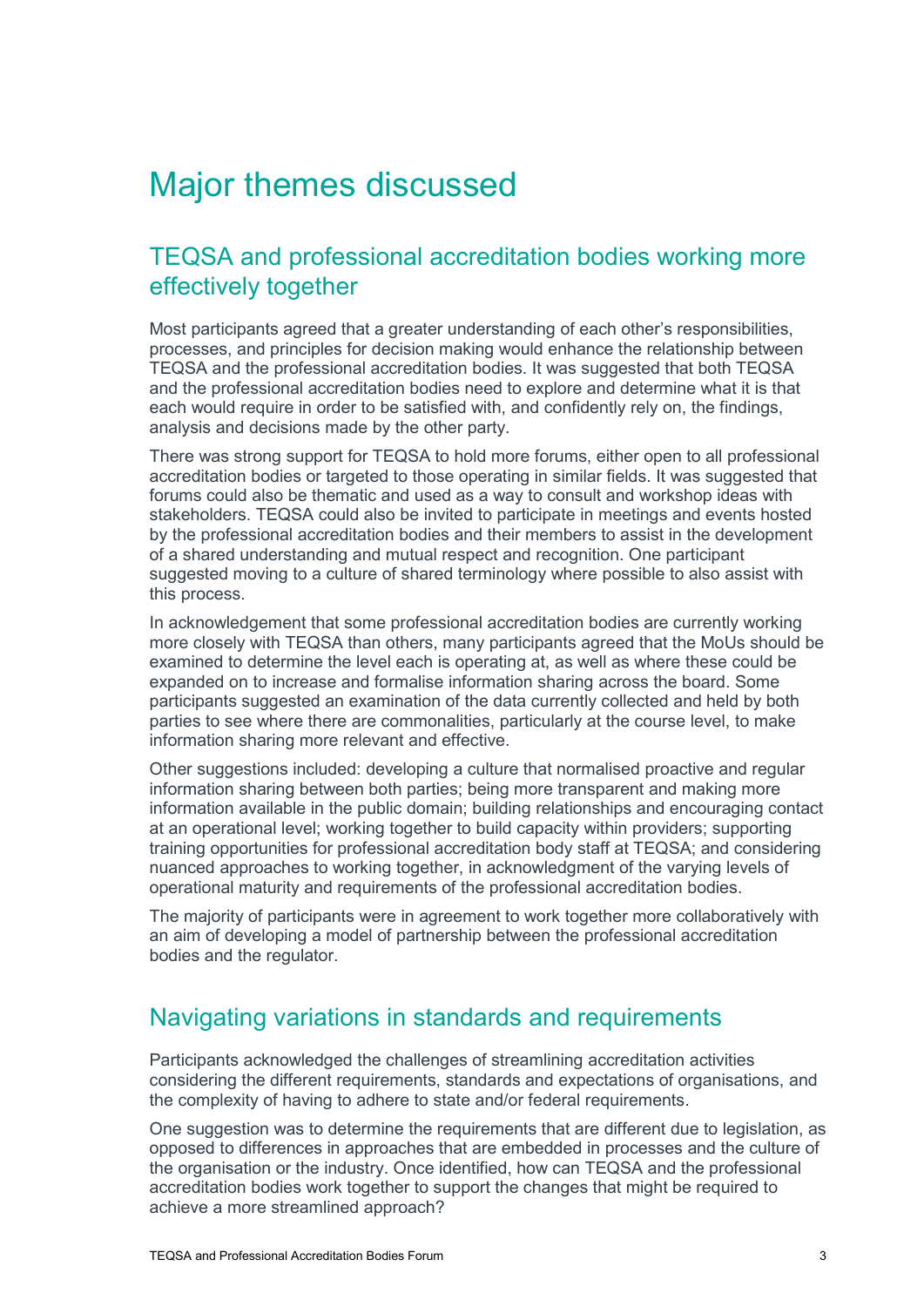One participant raised the need to map differences between bodies by looking at the drivers. Are the standards, processes or requirements driven by public concern and confidence, student interests, standards-based regulation, or an improvement and enhancement approach?

One participant raised the need for support for those professional accreditation bodies seeking recognition or operating in the international space.

#### Reducing duplication

There was strong support from participants to work together to reduce duplication, and in turn reduce burden for higher education providers. Some participants suggested mapping the evidence requirements of TEQSA and the professional accreditation bodies to identify the commonalities and opportunities where the same evidence may be able to be used for both processes. There may also be an opportunity to develop a template for this which meets both purposes and makes submitting evidence more streamlined for the provider.

Raised during one of the presentations, there was some support amongst participants to explore the possibility of a shared information portal, which would allow different organisations to access the same data and evidence submitted once by the higher education provider.

Participants also discussed sharing external experts, who could submit a report for use by both TEQSA and the professional accreditation bodies. It was suggested that staff from the professional accreditation bodies could also be trained in a similar way to TEQSA staff, enhancing a shared understanding and capacity, as well as building trust across the organisations.

Some concerns were raised that joint accreditation processes, when trying to meet different requirements, can actually be more burdensome and resource-intensive. However, models of conducting parallel assessments may be more effective.

### Risk-based approach

Participants discussed adopting a risk-based approach to professional accreditation, and there was strong support to learn more about how this is implemented at TEQSA and the philosophy and principles behind decision making. Having a more thorough understanding and greater confidence in TEQSA's approach could lead to professional accreditation bodies adopting TEQSA's risk ratings of providers, and reducing the scope of assessment for low risk providers.

One participant suggested that, for mature and established providers and courses, it was not necessary to assess all elements during every cycle. Instead, efforts could be concentrated on identifying any changes since the last cycle and assessing how these have been managed and implemented. It was noted that an ability to adopt this approach might also depend on the maturity of the professional accreditation body as well as the provider.

Other suggestions included: identifying opportunities for professional accreditation bodies to provide more input into TEQSA risk assessments; exploring further how each organisation defines 'risk' to find commonalities; looking at models adopted in other jurisdictions; and further consideration by TEQSA about implementing greater transparency of risk thresholds.